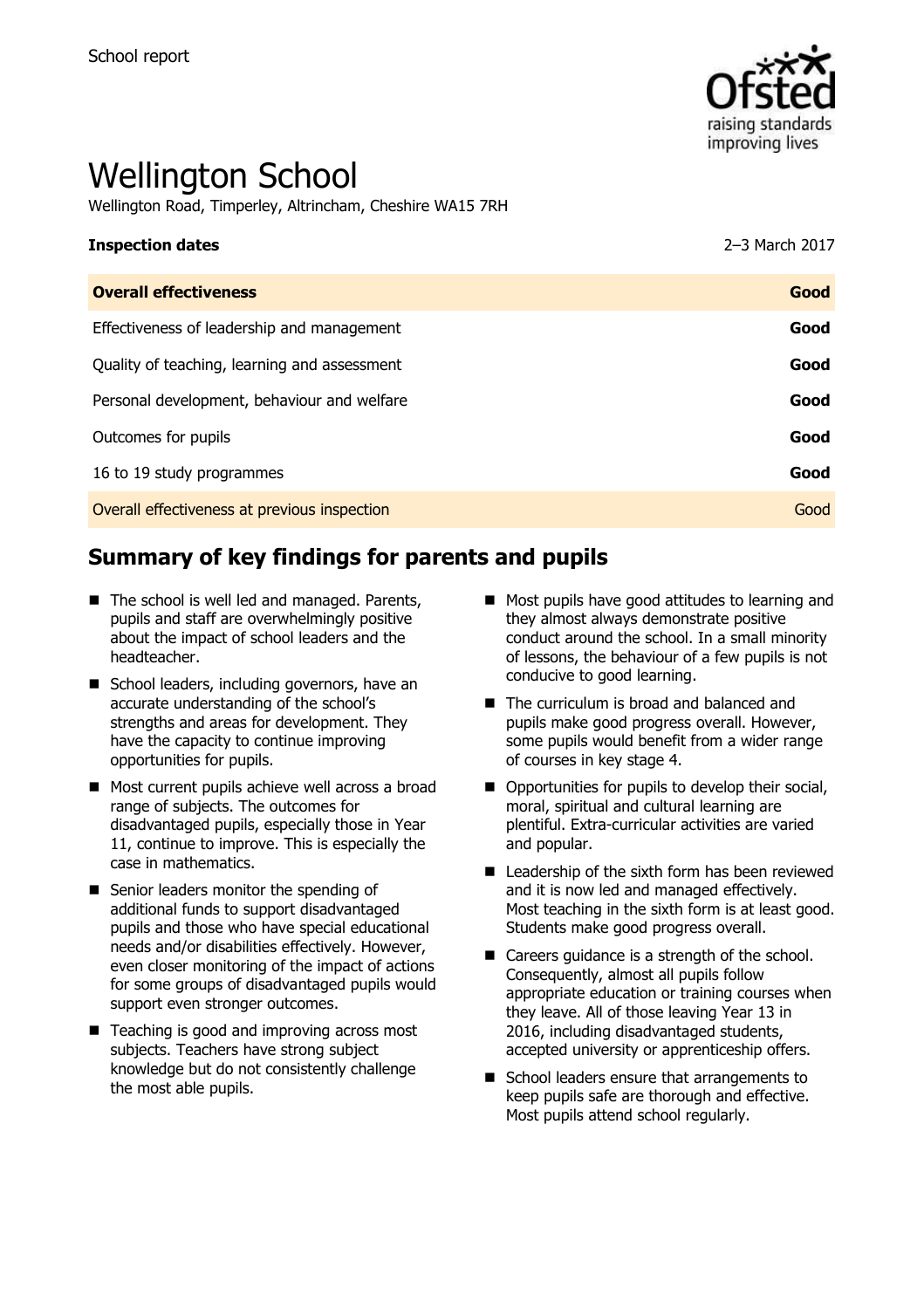

# **Full report**

## **What does the school need to do to improve further?**

- **Further improve teaching to ensure that pupils make even more progress by:** 
	- monitoring and evaluating the effectiveness of leaders' strategies to improve the progress made by disadvantaged pupils
	- ensuring that teachers plan lessons that challenge pupils and students to reach their full potential
	- $-$  improving the range of subjects offered in key stage 4.
- Ensure that the disruption caused by a very small number of pupils is eradicated.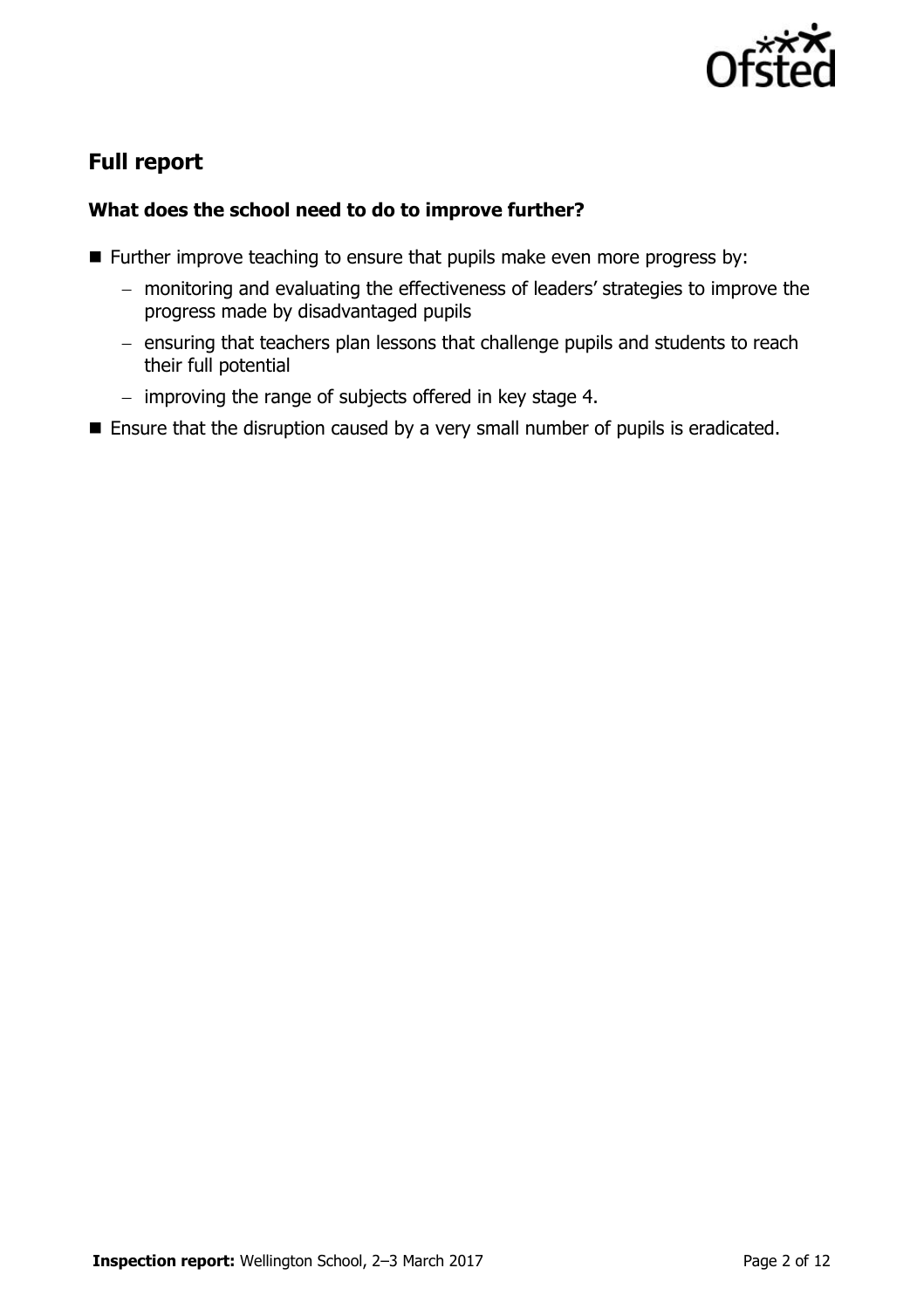

# **Inspection judgements**

#### **Effectiveness of leadership and management Good**

- Leadership and management are good and the school has continued to improve since the last inspection.
- $\blacksquare$  Pupils, parents and staff are positive about how the school is led and managed. They recognise and value the role that the headteacher plays in improving the school. Pupils, parents and staff understand and believe in his vision. They would recommend the school to others.
- School leaders promote high standards and expectations right across the school. They have driven important improvements since the previous inspection, for example they have raised standards in mathematics and improved the leadership of the sixth form. Leaders demonstrate a strong determination to achieve even better outcomes for disadvantaged pupils.
- School leaders, including governors and middle leaders, have an accurate, clear and consistent understanding of the strengths of the school and the areas it needs to prioritise for improvement.
- Staff, including teachers who are recently qualified, are positive about their training and the effect that it has had on improving the quality of teaching. For example, in mathematics, outcomes are now good because of better teaching in this subject. Pupils and parents are positive about the standard of teaching and most pupils think that they are taught well.
- Performance management and pay progression are effectively led. They are clearly linked to targets set by leaders. Targets support the school's improvement plan and include developments in leadership, teaching and the progress of pupils. Consequently, performance management has been effective in improving teaching and outcomes for pupils.
- **Pupils' attendance is good and most are punctual to lessons. School leaders are vigilant** and support pupils who are at risk of poor attendance. Leaders are also effective in ensuring the positive behaviour of most pupils. Attitudes to learning are usually strong in lessons. However, in a minority of lessons there is occasional low-level disruption and this disturbs the learning of other pupils.
- Overall outcomes for pupils at the end of Year 11 have been good in recent vears. Information shared by school leaders and work seen in pupils' books demonstrate that results are on course to remain positive.
- School leaders use pupil premium funding effectively. This had led to the improved outcomes for disadvantaged pupils, including the most able disadvantaged. Leaders' own information shows convincingly that the outcomes for disadvantaged pupils in the present Year 11 are set to improve further. More of these pupils will be better positioned to follow high-level qualifications in the sixth form and beyond. Outcomes for disadvantaged pupils in other year groups continue to improve. However, leaders do not yet evaluate and review the effectiveness of their actions to improve outcomes for disadvantaged pupils. They do not check what works well and what needs to change.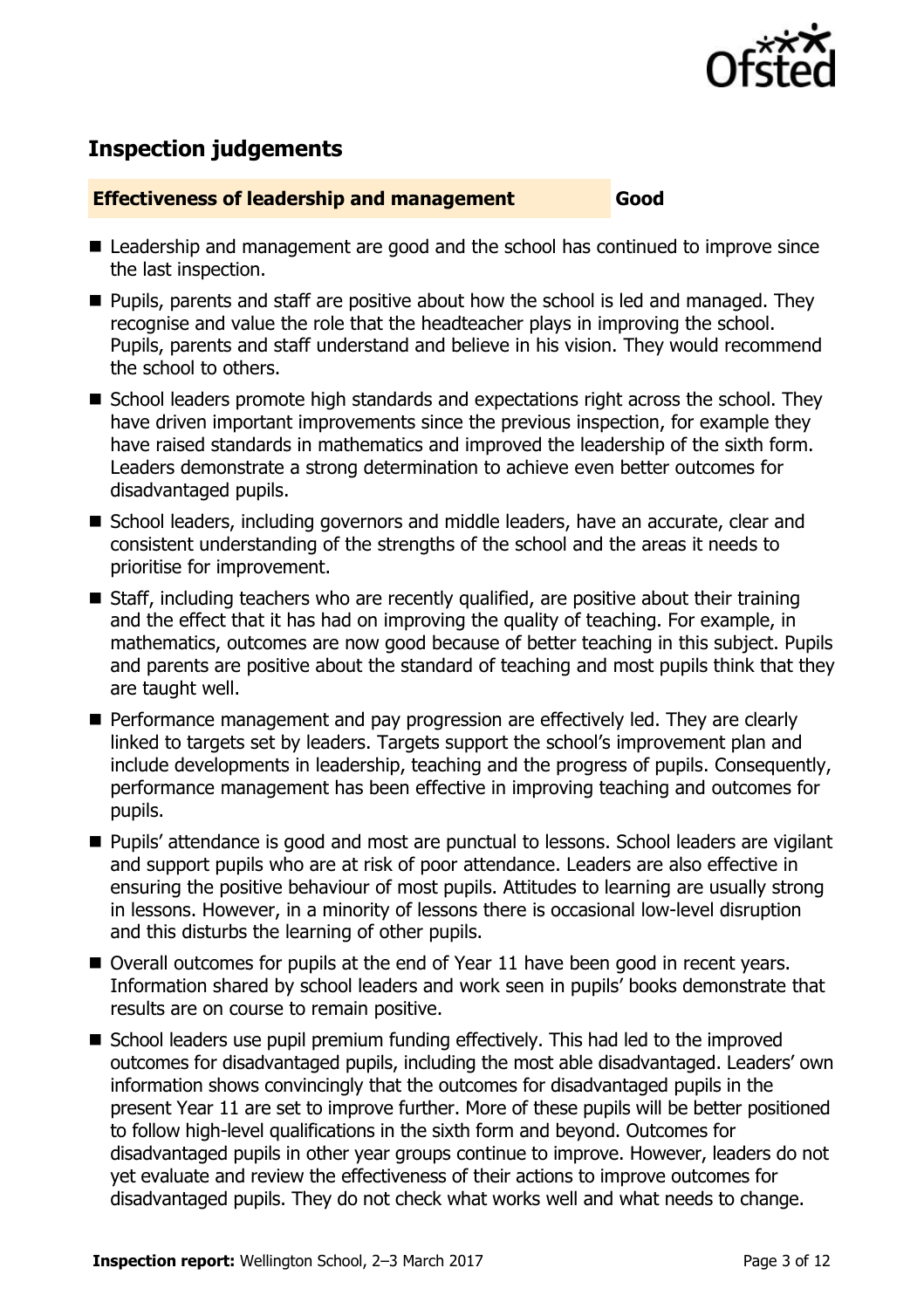

- School leaders do, however, plan and evaluate the effectiveness of the Year 7 literacy and numeracy catch-up programme with rigour. For example, there are additional small-group and one-to-one sessions to improve reading. As a result of these and other actions, almost all pupils who receive this additional support reach the expected standard by the end of Year 7.
- Additional funding for pupils who have special educational needs and/or disabilities is used effectively. Staff are well informed and trained in teaching and supporting pupils who have special educational needs and/or disabilities. Consequently, these pupils achieve well. Pupils who have special educational needs and/or disabilities have a curriculum designed to meet their specific needs. As a result, every pupil who has special educational needs and/or disabilities is successful in moving to appropriate next stages in education, employment and training. School leaders are required to review regularly their documentation on special educational needs provision. Leaders should ensure that they now maintain vigilance in keeping this up to date.
- $\blacksquare$  Most pupils follow a curriculum which is appropriate for their needs and, as such, the curriculum is broad and balanced. The curriculum supports good outcomes for most pupils because it is well planned and taught. Pupils are well prepared to progress to appropriate next steps in their education, employment or training. All pupils follow a languages qualification at key stage 4, which supports the vision of school leaders to provide an ambitious and academic curriculum for all pupils. A small minority of pupils would achieve even more with an improved range of subjects at key stage 4.
- School leaders place great value on the wide range of extra-curricular activities provided. Pupils also recognise this aspect of the curriculum as a strength of the school. Activities are many and varied. They include sporting, artistic, musical and academic clubs and activities. In a recent survey, leaders found that a good proportion of pupils regularly attend extra-curricular activities. Every pupil in Year 7 attends at least one after-school club each week. This strength of the school has been recognised through an award for strong participation in extra-curricular and after-school activities.
- School leaders are reflective and outward-facing. Consequently, the school has made more rapid progress in areas for improvement than might otherwise have been the case. For example, in response to an external review of their support for disadvantaged pupils, school leaders set up a pre-school homework session. This has resulted in a significant improvement in the quality and regularity of homework from disadvantaged pupils in Year 7 and Year 9.
- There is strong provision for pupils' spiritual, moral, social and cultural development. Pupils develop a good understanding of British values, including the importance of equal rights, democracy and the rule of law. They learn about different religions and cultures and about diversity in Britain. Their respect for peers and others with different sexualities is a strong feature.
- The large majority of parents say that they receive regular, useful information about the progress that their child is making and that their children achieve well. Parents are overwhelmingly positive about the way the school is led and would recommend the school to others.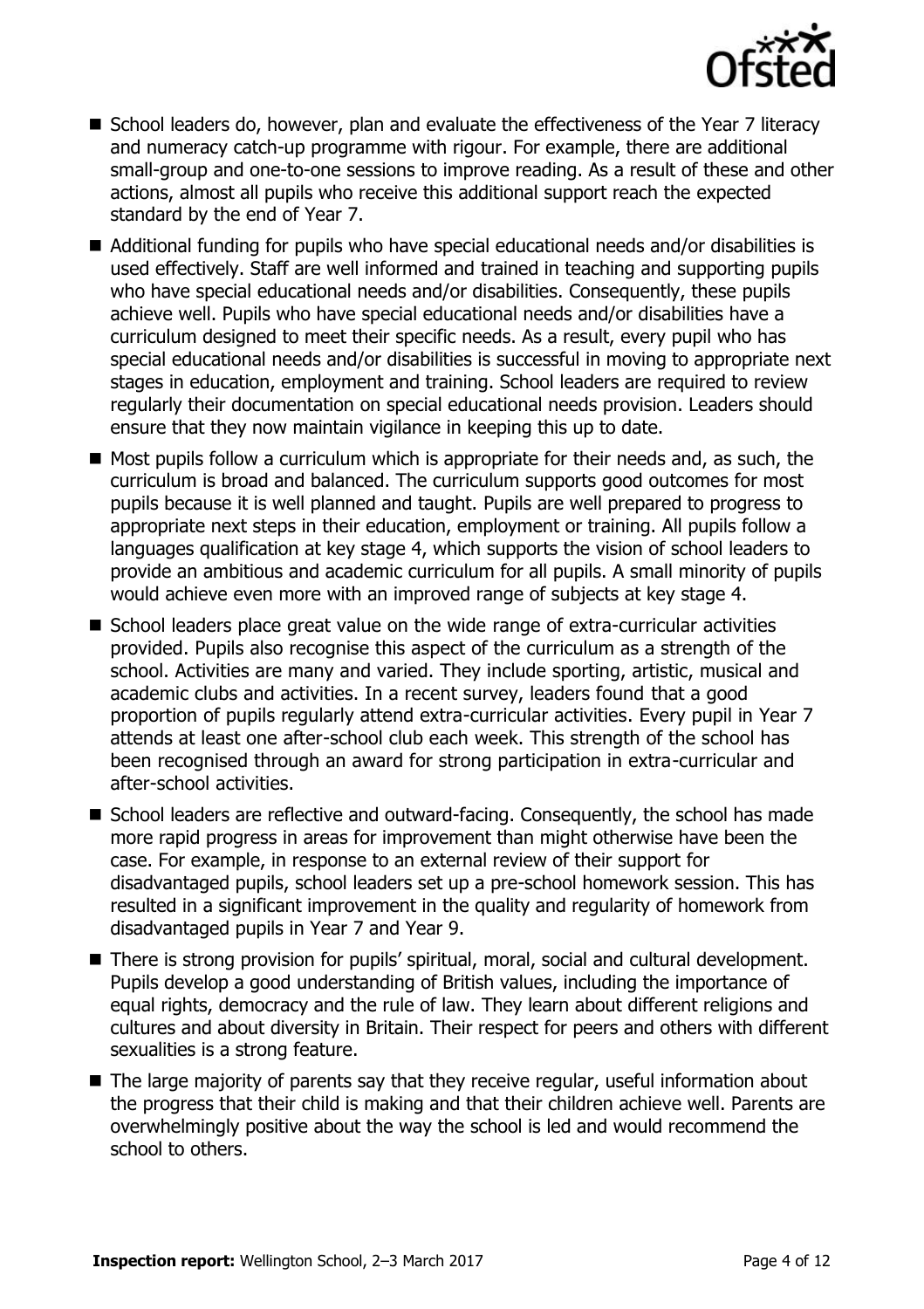

## **Governance of the school**

- Governance is a strength of the school. Governors have a clear understanding of their roles. They have taken positive steps to ensure that the governing body has expertise across the range of areas required.
- Governors take responsibility for their training and because of this they are well informed and up to date with key issues, for example safeguarding and pupil progress measures. This enables them to challenge and support the headteacher and other leaders effectively.
- Governors recognise, understand and support the school's improvement priorities, such as the importance of continuing to raise standards in the sixth form and further improving outcomes for disadvantaged pupils.

## **Safeguarding**

- The arrangements for safeguarding are effective. Pupils feel and are safe.
- Pupils, staff and governors are trained to identify safeguarding risks and are vigilant in their responsibilities to keep themselves and others safe. Governors are trained in safer recruitment. There is a strong and effective culture of safeguarding across the school.
- School leaders work closely and effectively with other agencies and parents to keep children safe. Concerns over pupils' welfare are pursued swiftly and documented thoroughly.
- Parents who responded to Parent View said that their children were safe and well looked after by the school.

#### **Quality of teaching, learning and assessment Good**

- Teaching, learning and assessment are good. Most pupils make good, and sometimes better, progress across a broad range of subjects in key stage 3 and in key stage 4. In mathematics, where teaching was previously considered less effective by school leaders, teaching is now good. Mathematics is effectively led and managed.
- Teachers have strong subject knowledge and this supports pupils' learning. For example, across the school, pupils are regularly asked relevant and challenging questions. This promotes good progress.
- Teachers are effective in checking the progress that their pupils make and they accurately identify what pupils need to do next to improve. The in-school training programme has led to the consistent use of questioning by teachers in lessons to promote good learning and progress for pupils.
- $\blacksquare$  Most teachers set work that helps pupils to make good progress. In some lessons, however, expectations are not demanding enough. Because of this, some pupils, including the most able, do not make the progress that they should in these lessons.
- Pupils who have special educational needs and/or disabilities are effectively supported by school leaders and professionals. Pupils follow a personalised and broad curriculum which is well taught. The progress of pupils who have special educational needs and/or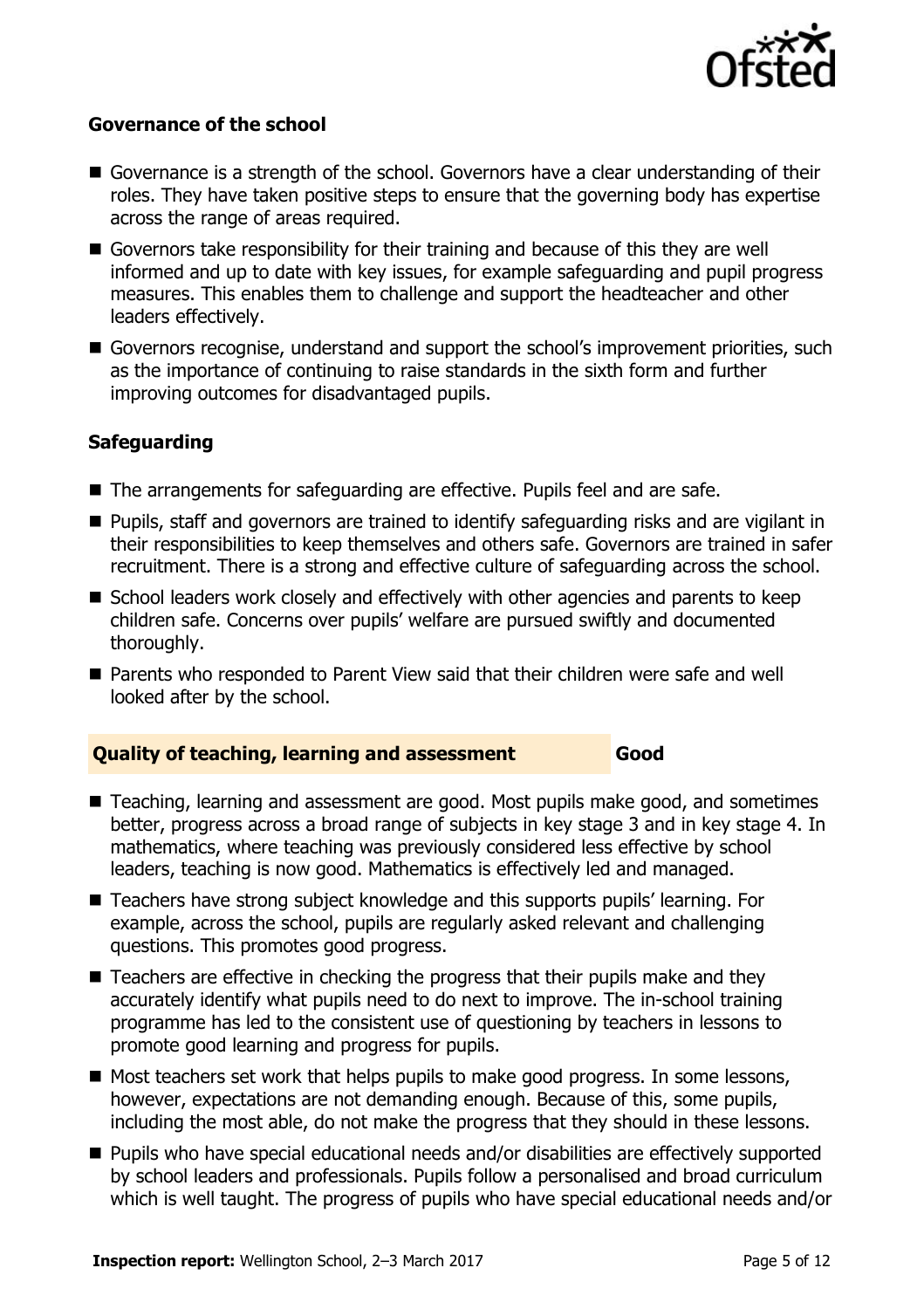

disabilities and is regularly monitored and further support for learning is put in place as required. Because of effective teaching, pupils who have special educational needs and/or disabilities make good progress.

- Relationships between pupils, teachers and other adults are usually strong. This supports the good progress that pupils make. In a minority of lessons the attitudes to learning of some pupils are not good enough and this disturbs the learning of other pupils.
- Teachers set regular and appropriate homework across a broad range of subjects and this contributes well to pupils' learning. The overwhelming majority of parents who responded to Parent View were positive about the homework set.

#### **Personal development, behaviour and welfare Good**

#### **Personal development and welfare**

- The school's work to promote pupils' personal development and welfare is outstanding.
- **Pupils demonstrate very high standards of respect for others' ideas and views. The** school is an inclusive and outward-looking community. Diversity is celebrated in school. There is a 'pride club' which celebrates and supports pupils and others with different sexualities. The club has been set up at the request of pupils and the school has been recognised by the presentation of a national diversity award.
- **Pupils have a clear understanding of how to keep themselves safe because of the high** priority school leaders place on this. Pupils understand how to stay safe online, how to remain safe from extremism, and the risks of mobile technology. Pupils learn about their own health and well-being, including sex and relationships education. Bullying is rare and pupils are confident that any instances of it are dealt with quickly and effectively.
- The school's work to promote pupils' social, moral, spiritual and cultural development is a strength of the school. This strength, alongside the teaching of British values, plays a prominent role in the curriculum. There are many presentations and posters in classrooms and around the school site that promote these values. Pupils are active fundraisers, supporting local and national causes, most recently raising more than £40,000 for a national charity. School leaders say that the strong impact of these aspects of the curriculum 'enables pupils to thrive'.

#### **Behaviour**

- $\blacksquare$  The behaviour of pupils is good.
- **Pupils are confident and polite. They take pride in their appearance. Behaviour around** the school and during breaks is good. Pupils are punctual to lessons. Relationships between pupils, teachers and other adults are usually very positive. Parents, pupils and staff are overwhelmingly positive about the behaviour of pupils at the school.
- Attitudes to learning are usually good, and this supports good learning. Pupils take pride in their work and this is reflected by high standards of presentation. A few pupils have difficulties in sustaining good behaviour in some lessons, but staff generally manage occasional off-task behaviour effectively.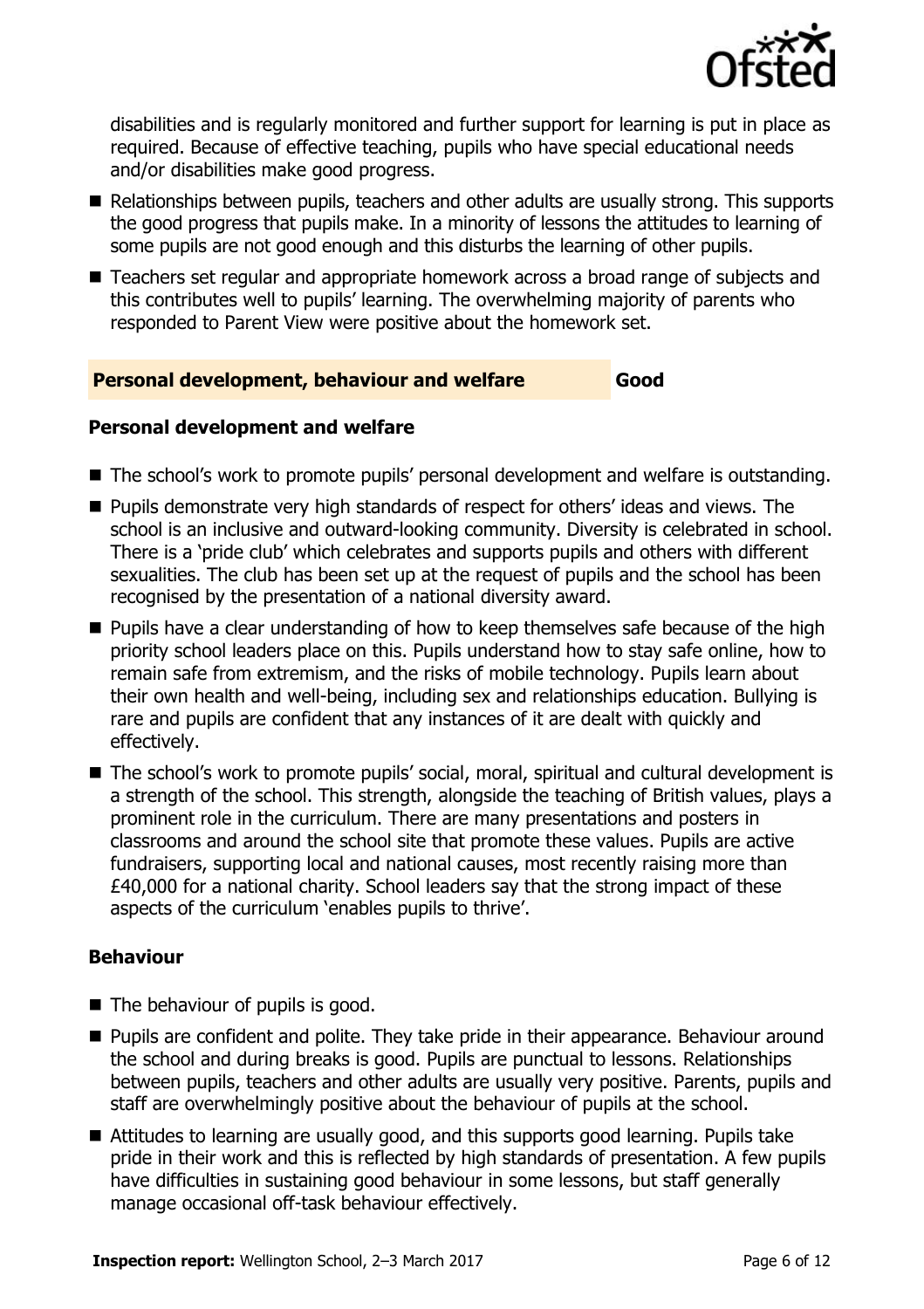

■ Attendance is above average. Absence has slightly risen this year, but overall it remains lower than the national average. The attendance of disadvantaged pupils has improved, including those who have previously been regularly absent from school. The attendance of pupils who have special educational needs and/or disabilities remains in line with national averages overall.

#### **Outcomes for pupils Good**

- Outcomes for pupils are good. This year, outcomes for almost all pupils across a range of subjects and all year groups are set to improve. Pupils' work over time supports this view.
- Outcomes in mathematics for current pupils, including for those who are disadvantaged and most able, continue to improve and are good. Year 11 pupils attained good scores in a recent mock GCSE examination which was marked externally. The proportion attaining good grades compared favourably with national outcomes.
- Outcomes of disadvantaged pupils, including the most able disadvantaged pupils, also continue to improve. This is because leaders use pupil premium funding well to support disadvantaged pupils' progress across all year groups. However, with more systematic monitoring and evaluation of the strategies that leaders use to support disadvantaged pupils, outcomes could be strengthened further.
- Pupils who have special educational needs and/or disabilities achieve well overall. Additional support enables these pupils to study an appropriate, broad and balanced range of subjects and make good progress. These pupils achieve good outcomes and move on to appropriate education, employment or training once they leave the school.
- Although the most able pupils generally make good progress across a range of subjects, including English and mathematics, during their time in school, sometimes these pupils are not challenged sufficiently well. School leaders, including governors, recognise this as an area where greater consistency in learning is required.
- Leaders ensure that pupils receive comprehensive information, advice and quidance, including impartial careers advice, throughout their time at the school. This prepares pupils well for their next stages in education, employment and/or training. The number of pupils who move on to education, training or employment is well above the national average. Careers guidance is a strength of the school and its impact was recognised by a national 'gold' award in 2016.
- **Pupils make good progress overall but some would benefit from an improved range of** subjects in their curriculum at key stage 4.

#### **16 to 19 study programmes Good**

- The sixth form offers an academic curriculum, with students following a range of Alevel courses. There are no vocational courses offered.
- Leadership of the sixth form has been reviewed by the school and a new structure has been in place since September 2016. This has led to higher expectations and progress.
- Leadership is now good and leaders have accurately identified and prioritised the areas of the sixth form that needed most improvement. The systems that they have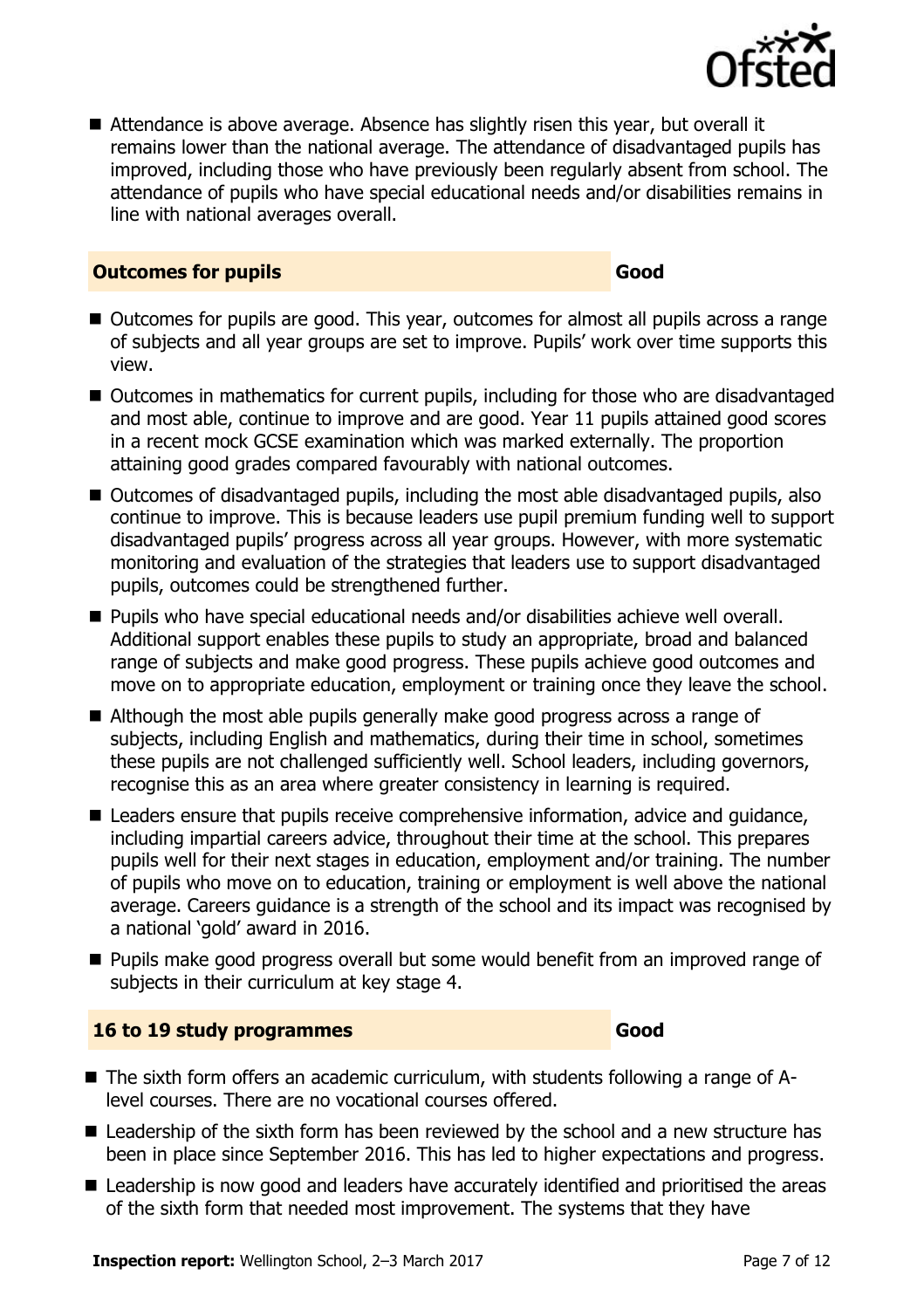

introduced are starting to have a positive effect on provision. Consequently, teaching, learning and assessment are now good and more consistent across subjects. Students are making stronger progress than in recent years across a range of subjects.

- Outcomes for students are set to be good in the summer 2017 examinations. Progress across a broad range of subjects in recent mock examination grades demonstrates that students are making better progress than students in previous years and that outcomes are set to be at least in line with the national average.
- Leaders use assessment information forensically and accurately. They identify students and groups of students who make slow progress and help them catch up. Strategies to support students include a personalised improvement plan and tailored support programmes. Students welcome and value these strategies. Leaders say that this system has a positive effect on students' progress. This is demonstrated in the most recent mock examination results, where these students attained stronger results than in previous assessments.
- $\blacksquare$  There has been an increase in the proportion of students attaining  $A^*$  to C grades at A level since the last inspection. However, sixth-form leaders recognise that greater academic challenge for students across more lessons is required to further improve outcomes for students. Inspectors also saw that this was required. In some lessons and books there was insufficient challenge for some pupils.
- Students retaking English and/or mathematics GCSE are far more successful than others nationally. Although numbers are small, last year two thirds reached an A\* to C grade.
- The study programmes followed by students are a strength of the sixth form. All students complete a week-long work experience placement in Year 12, related to their interests and/or career ambitions. This is supplemented by a programme of activities every Wednesday afternoon. The curriculum prepares students effectively their life beyond school and includes sessions on mindfulness, managing stress and life skills. Students support Year 7 pupils with reading and they speak positively about the ways in which members of the school community work together.
- Students are safe and feel that they are well supported in staying safe. Behaviour in lessons is good and attendance is high.
- Sixth-form leaders support students very well with careers and further education advice and guidance. All students who completed Year 13 in 2016 moved on to appropriate courses. An increasing proportion also progressed to Russell Group universities. Last year, 78% took up a university offer and 22% moved on to appropriate apprenticeships. In the same year, 100% of disadvantaged students took up a university offer.
- Students are very positive about the sixth form and because of this retention is high. At present, 99% of students who began Year 12 still attend and 100% of pupils who completed Year 12 are still in Year 13.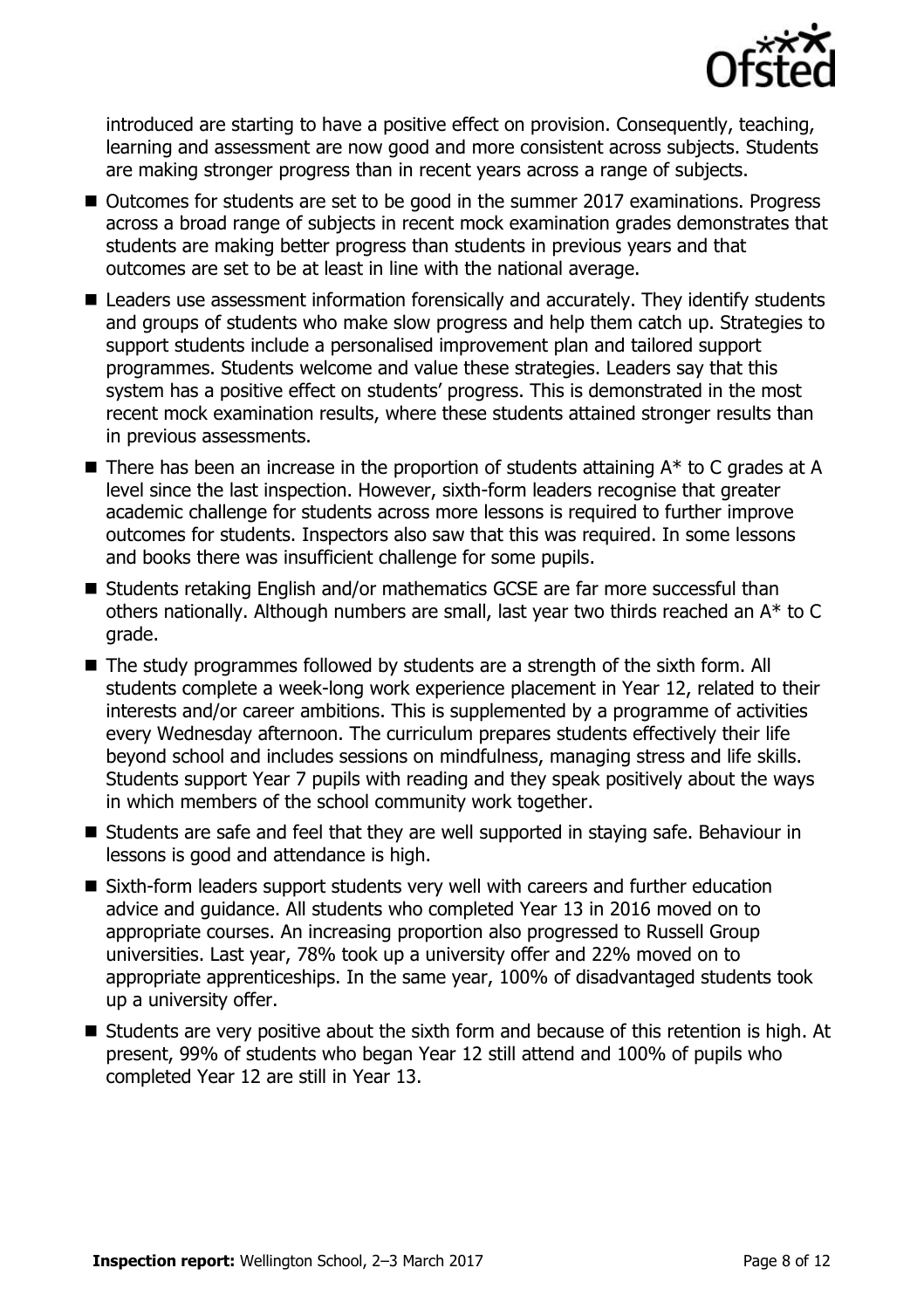

# **School details**

| Unique reference number | 136377   |
|-------------------------|----------|
| Local authority         | Trafford |
| Inspection number       | 10024403 |

This inspection was carried out under section 8 of the Education Act 2005. The inspection was also deemed a section 5 inspection under the same Act.

| Type of school                      | Secondary comprehensive            |
|-------------------------------------|------------------------------------|
| School category                     | Academy converter                  |
| Age range of pupils                 | 11 to 18                           |
| <b>Gender of pupils</b>             | Mixed                              |
| Number of pupils on the school roll | 1,398                              |
| Appropriate authority               | The governing body                 |
| Chair                               | Mr P Tarry                         |
| Headteacher                         | Mr S Beeley                        |
| Telephone number                    | 0161 928 4157                      |
| Website                             | www.wellington.trafford.sch.uk     |
| <b>Email address</b>                | sbeeley@wellington.trafford.sch.uk |
| Date of previous inspection         | 25-26 June 2013                    |

#### **Information about this school**

- The school meets requirements on the publication of specified information on its website.
- The school complies with the Department for Education's quidance on what academies should publish on their websites.
- This is a large school, with significantly more pupils than the national average. The school also includes 16 to 19 provision.
- **Pupils enter the school with starting points significantly above the national average.**
- Most pupils at the school are White British. The proportions of pupils from minority ethnic backgrounds and who speak a first language not/believed not to be English are broadly in line with national averages.
- The proportion of pupils who have special educational needs and/or disabilities supported by the school is broadly in line with the national average. The proportion of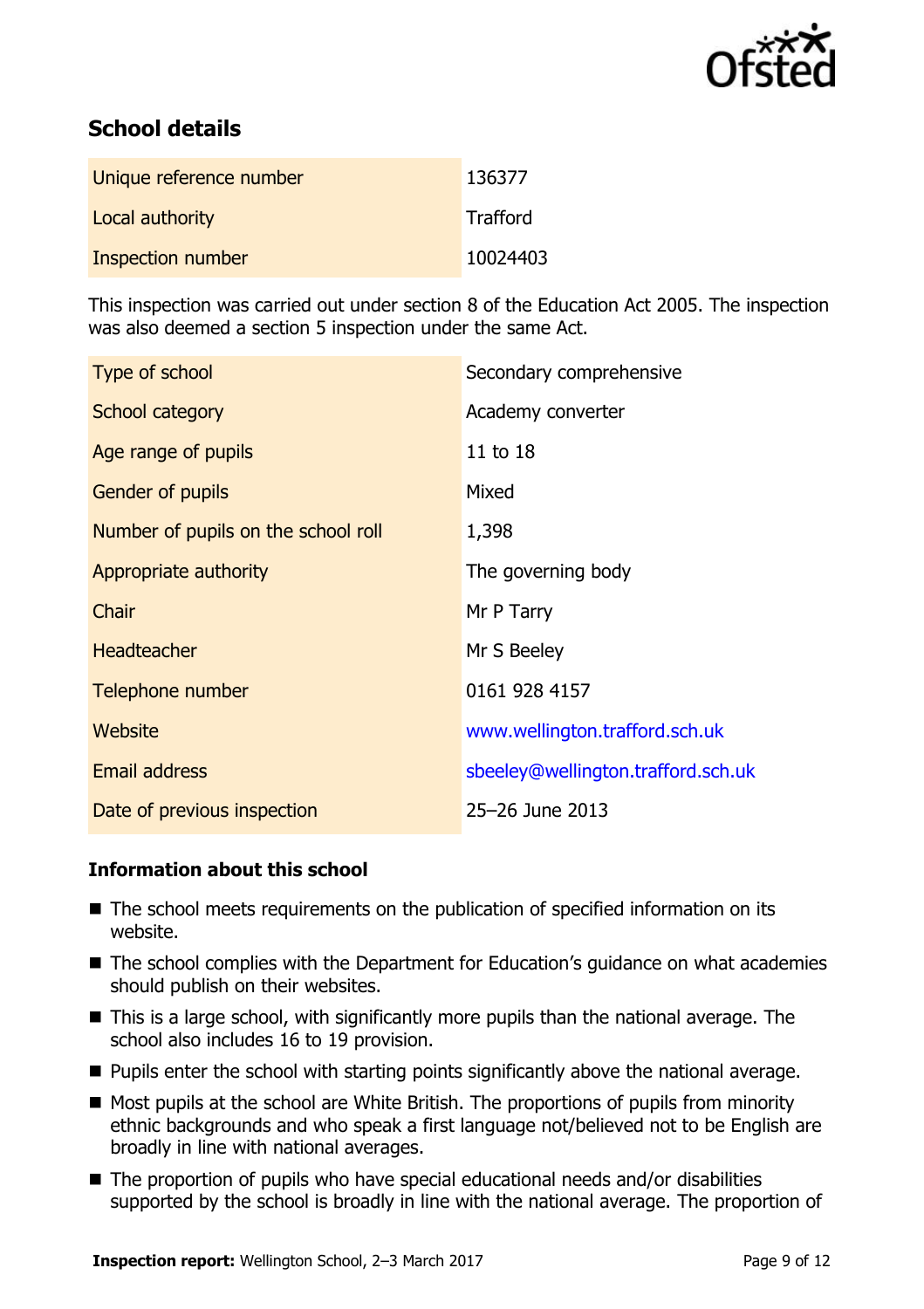

pupils who have a statement of special educational needs or an education, health and care plan is well below the national average.

- A very small number of pupils attend alternative provision.
- The school met the government's floor standards, which set the minimum expectations for pupils' progress by the end of Year 11, in 2016.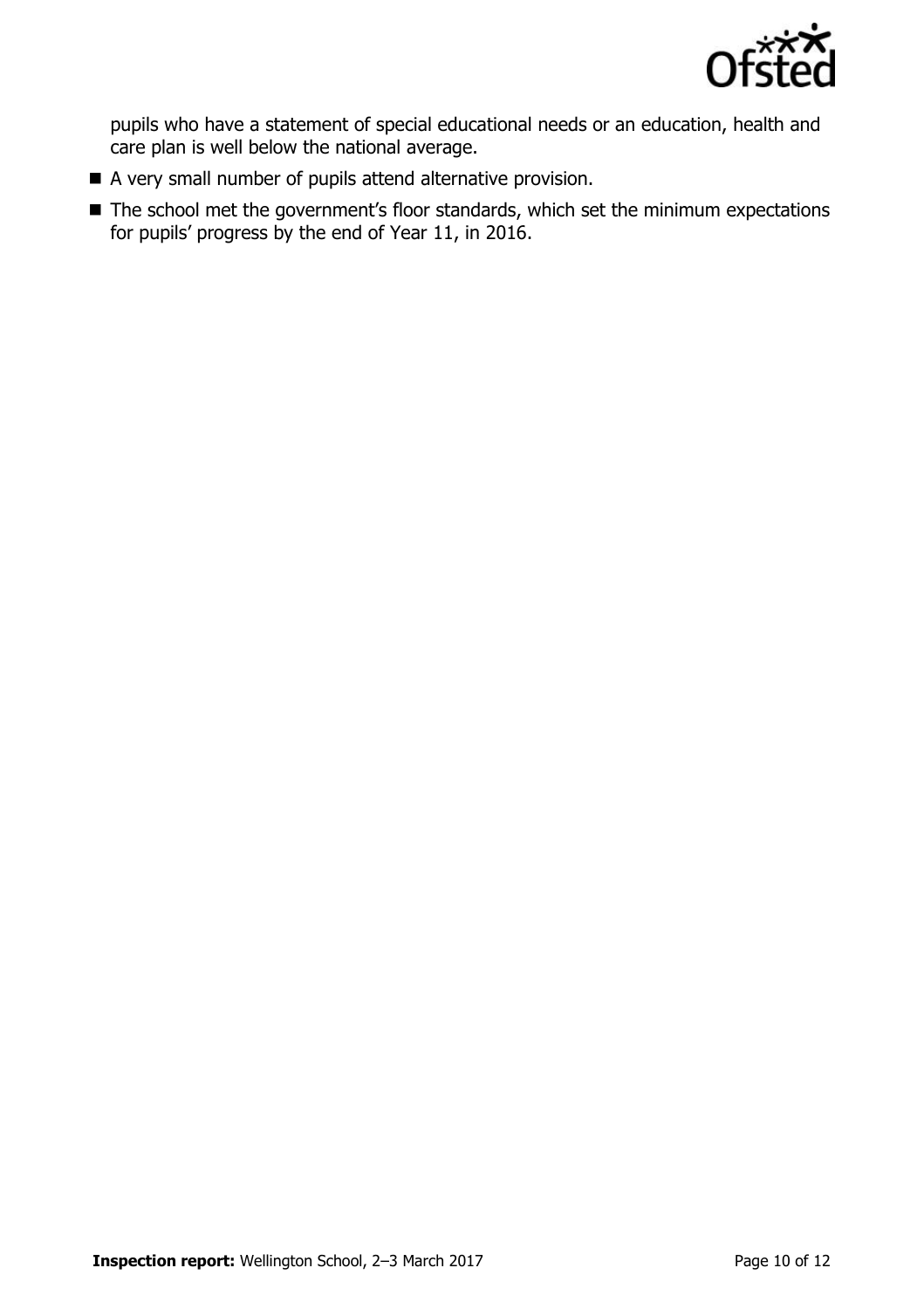

## **Information about this inspection**

- Inspectors observed 48 lessons across a broad range of subjects. These included lessons observed jointly with senior leaders. Inspectors also carried out a scrutiny of pupils' work.
- Inspectors met with pupils. They also spoke with pupils in lessons and at break and lunchtimes. Inspectors considered 123 responses to the pupil questionnaire.
- Inspectors held discussions with staff, including senior and middle leaders, teachers and newly qualified teachers. A meeting was held with three members of the governing body, including the chair of governors.
- Inspectors took account of the 235 responses to the online questionnaire (Parent View) and the 59 questionnaires completed by staff.
- Inspectors considered a wide range of documentation provided by the school. This included information on pupils' achievement, attendance and behaviour, school policies, the school's self-evaluation of its work, school improvement plans and information about attendance and safeguarding.

## **Inspection team**

| Stephen Ruddy, lead inspector | <b>Ofsted Inspector</b> |
|-------------------------------|-------------------------|
| <b>Linda Griffiths</b>        | <b>Ofsted Inspector</b> |
| <b>David Roberts</b>          | Ofsted Inspector        |
| <b>Claire Hollister</b>       | Ofsted Inspector        |
| <b>Sue Lomas</b>              | <b>Ofsted Inspector</b> |
| <b>Steven Caldecott</b>       | Ofsted Inspector        |
| <b>Lenford White</b>          | Ofsted Inspector        |